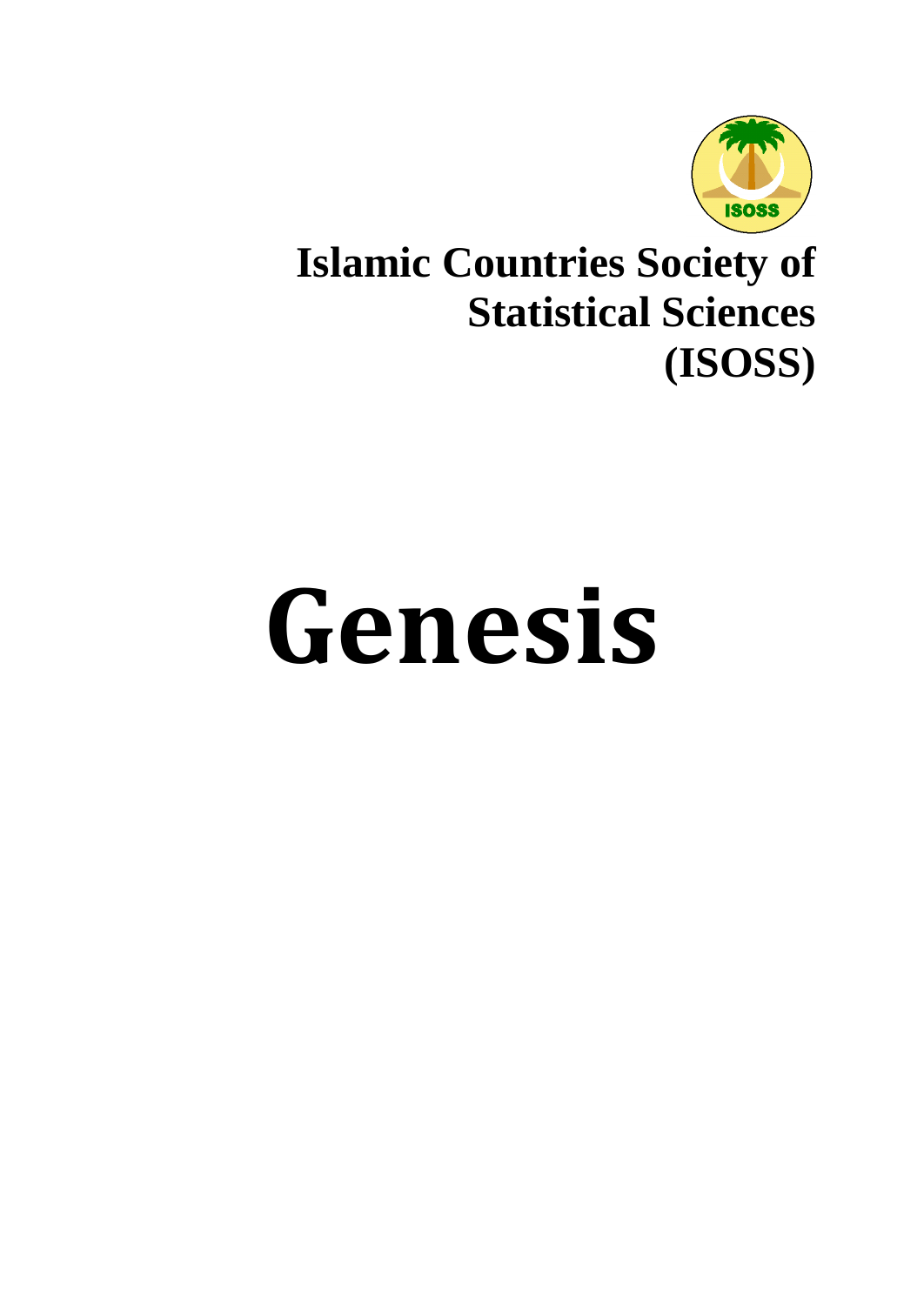### **CONTENTS**

| 1              | <b>INTRODUCTION</b>                                                                  | 3              |
|----------------|--------------------------------------------------------------------------------------|----------------|
| $\overline{2}$ | <b>VISION</b>                                                                        | 4              |
| 3              | <b>OBJECTIVES</b>                                                                    | $\overline{4}$ |
| 4              | <b>OUR ACHIEVEMENTS</b>                                                              | 5              |
|                | 1. INTERNATIONAL CONFERENCES                                                         |                |
|                | 2. NATIONAL CONFERENCES                                                              |                |
|                | NATIONAL AND INTERNATIONAL SEMINARS<br>3.                                            |                |
|                | COLLABORATION WITH GOVERNMENT OF PAKISTAN<br>4.                                      |                |
|                | 5 <sub>1</sub><br>LECTURES BY EMINENT STATISTICIANS                                  |                |
|                | <b>BOOKS, PROJECTS AND SURVEYS</b><br>6.                                             |                |
|                | 7. PAKISTAN JOURNAL OF STATISTICS (PJS).                                             |                |
|                | INSTITUTE OF QUALITY SYSTEMS & STANDARDS (IQSAS).<br>8.                              |                |
|                | JOURNAL OF APPLIED PROBABILITY & STATISTICS (JAPS).<br>9.                            |                |
|                | 10. JOURNAL OF ISLAMIC COUNTRIES SOCIETY OF STATISTICAL<br><b>SCIENCES (J-ISOSS)</b> |                |
| 5              | <b>FUTURE PROJECTS</b>                                                               |                |
|                | <b>SOCIAL SURVEY RESEARCH CENTRE</b>                                                 |                |
|                | <b>INSTITUTE OF POPULATION STUDIES</b>                                               |                |
| 6              | <b>PANEL OF MEMBERS</b>                                                              | 16             |
|                |                                                                                      |                |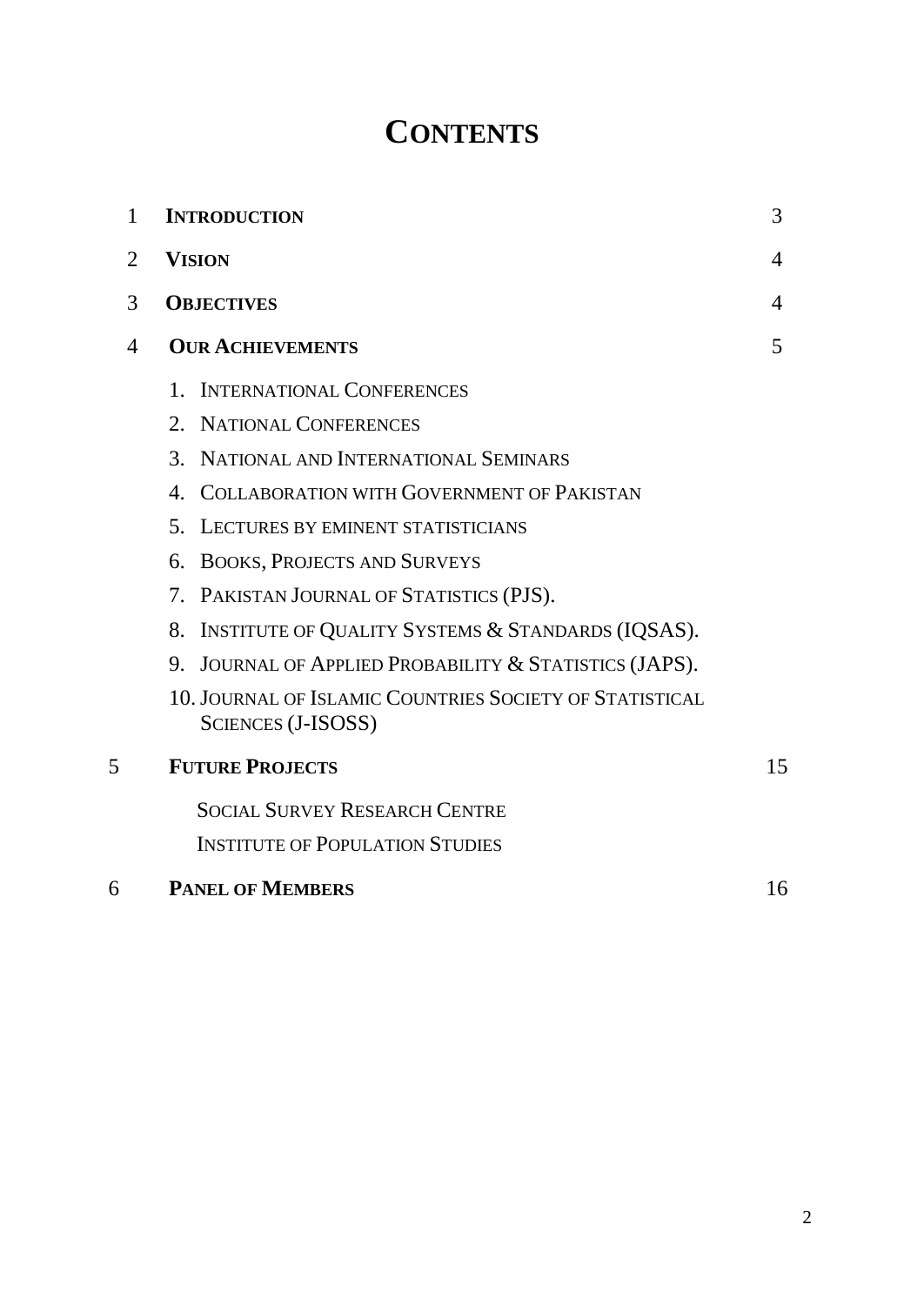#### **INTRODUCTION**

The Islamic Countries Society of Statistical Sciences (ISOSS) was established by Professor Dr. Munir Ahmad and a small group of his colleagues. It was during the First Islamic Countries Conference on Statistical Sciences (ICCS-I) being held at Lahore in August 1988 that formulation of ISOSS was announced.

The Society is the only professional body of Statisticians in the Islamic countries and it has been functioning since its inception for the promotion of statistical sciences in the Islamic countries. ISOSS is keen for developing linkages with similar professional bodies in UK and developed countries to improve the capacity of statistical and applied research in the regional countries.

ISOSS is open to all scholars interested in the development of statistics and its applications regardless of affiliation relating to regional origins, nationality, gender or religion. It particularly encourages statisticians from Islamic countries to come forward and engage in cutting-edge research and professional development

At the time of its formation ISOSS was focused on developing statistical sciences and its application in social sciences, but over the years the scope of its work has expanded to include cross disciplinary research activities from Computer Sciences, Mathematics, Economics, Management and Environment Management.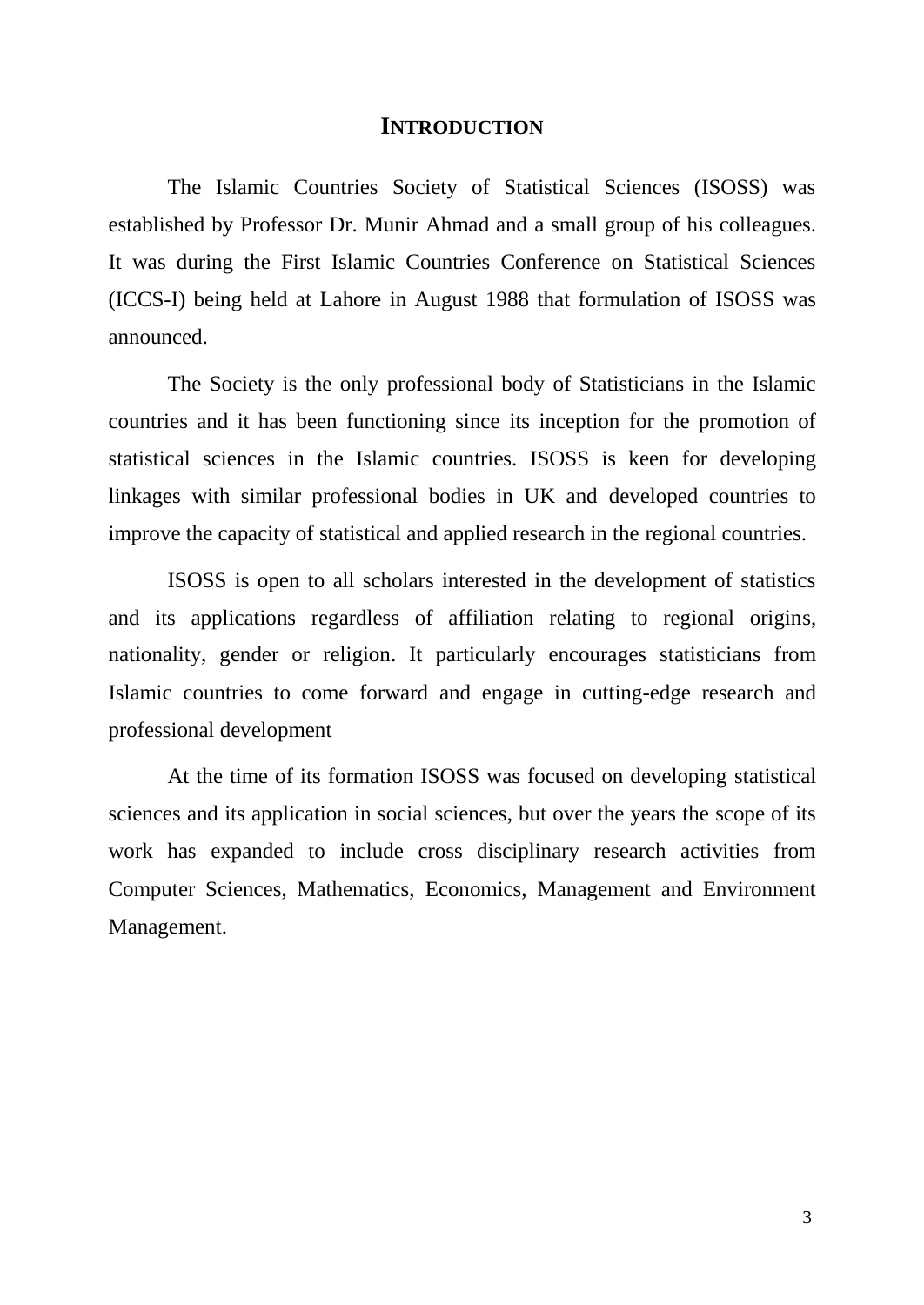#### **VISION**

ISOSS is working towards developing knowledge links between researchers and practitioners from all over the world and in particulars from Islamic countries. The purpose is to fuse all available knowledge resources for creating a better living environment for human race.

#### **OBJECTIVES**

In the light of its organizational vision ISOSS intends to develop research links between developing and the developed world for the promotion of the concept of "Research for sustainable social systems and global peace", and endeavors to accomplish the following.

- 1. Develop awareness on usefulness of research for social development
- 2. Promote women participation in research and social activities
- 3. Promote standards of research and research education
- 4. Develop and strengthen a central information system by establishing data banks and centers of information
- 5. Promote the use of computer technology, robotics and artificial intelligence
- 6. Coordinate and unify courses in statistics at all levels of education in the country
- 7. Organize conferences, seminars, colloquia, workshops, short courses, and any other means of communication helpful in exchanging scientific ideas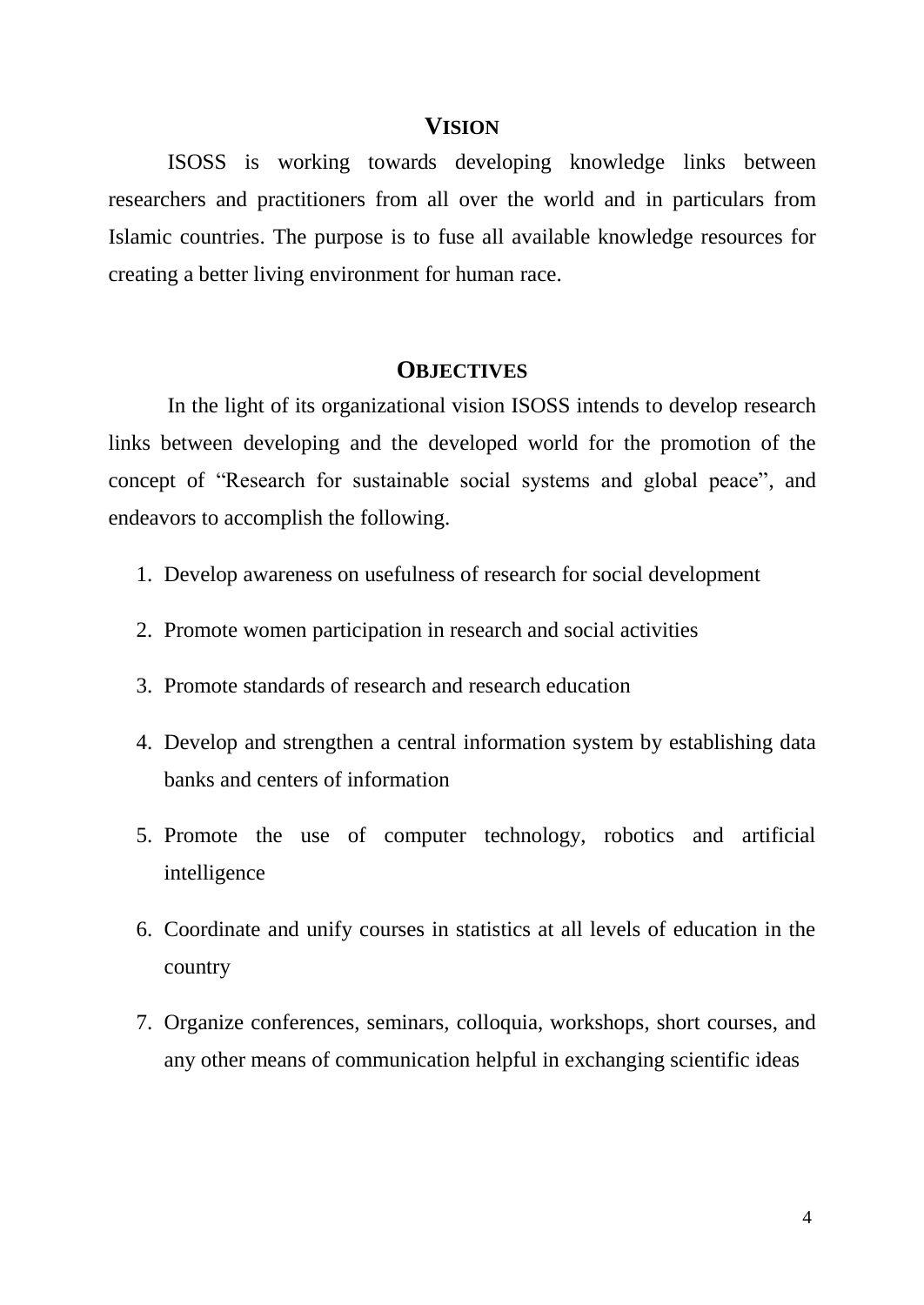#### **OUR ACHIEVEMENTS**

Since its establishment the Society has been regularly organizing biennial conferences in collaboration with educational institutions / universities in various countries:

#### **1- INTERNATIONAL CONFERENCES**

- $\checkmark$  The First, Fourth, Sixth, Seventh, Eighth, Eleventh, Fourteenth and Fifteenth Islamic Countries Conferences on Statistical Sciences were held in 1988, 1994, 1999, 2001, 2005, 2011, 2016 and 2019 in Pakistan.
- $\checkmark$  The Second and Ninth were held in 1990 and 2007 at Johor Bahru and Shah Alam (Malaysia) in collaboration with the Universiti Teknologi Malaysia, Johor Bahru, and Malaysian Institute of Statistics, Malaysia.
- $\checkmark$  The Third was held in 1992 at INSEA, Rabat (Morocco).
- $\checkmark$  The Fifth and Thirteen Conferences were arranged in 1996 and 2014 at Malang (Indonesia) in collaboration with the Brawijaya University, Malang, and IPB Bogor Agricultural University, Bogor, Indonesia. On this occasion, an International Workshop on "Recent Development in Applied Statistics" was held on August 21-23, 1996 at Brawijaya University, Malang, Indonesia to honour Prof. Dr. Munir Ahmad, President ISOSS for his contribution to statistical sciences.
- $\checkmark$  The Tenth Conference was held in 2009 at [American University in Cairo](http://www.aucegypt.edu/) (AUC), Cairo, Egypt.
- $\checkmark$  The Twelfth Conference was organized in 2012 at Doha (Qatar) in collaboration with Department of Mathematics, Statistics and Physics, Qatar University.

#### **2- NATIONAL CONFERENCES**

- $\checkmark$  3<sup>rd</sup> National Conference on Statistical Sciences on May 28-29, 2007 at National University of Computer & Emerging Sciences (FAST-NU), Lahore (Pakistan).
- 4 th International Conference on Statistical Sciences on May 9-11, 2008 at University of Gujrat, Gujrat (Pakistan).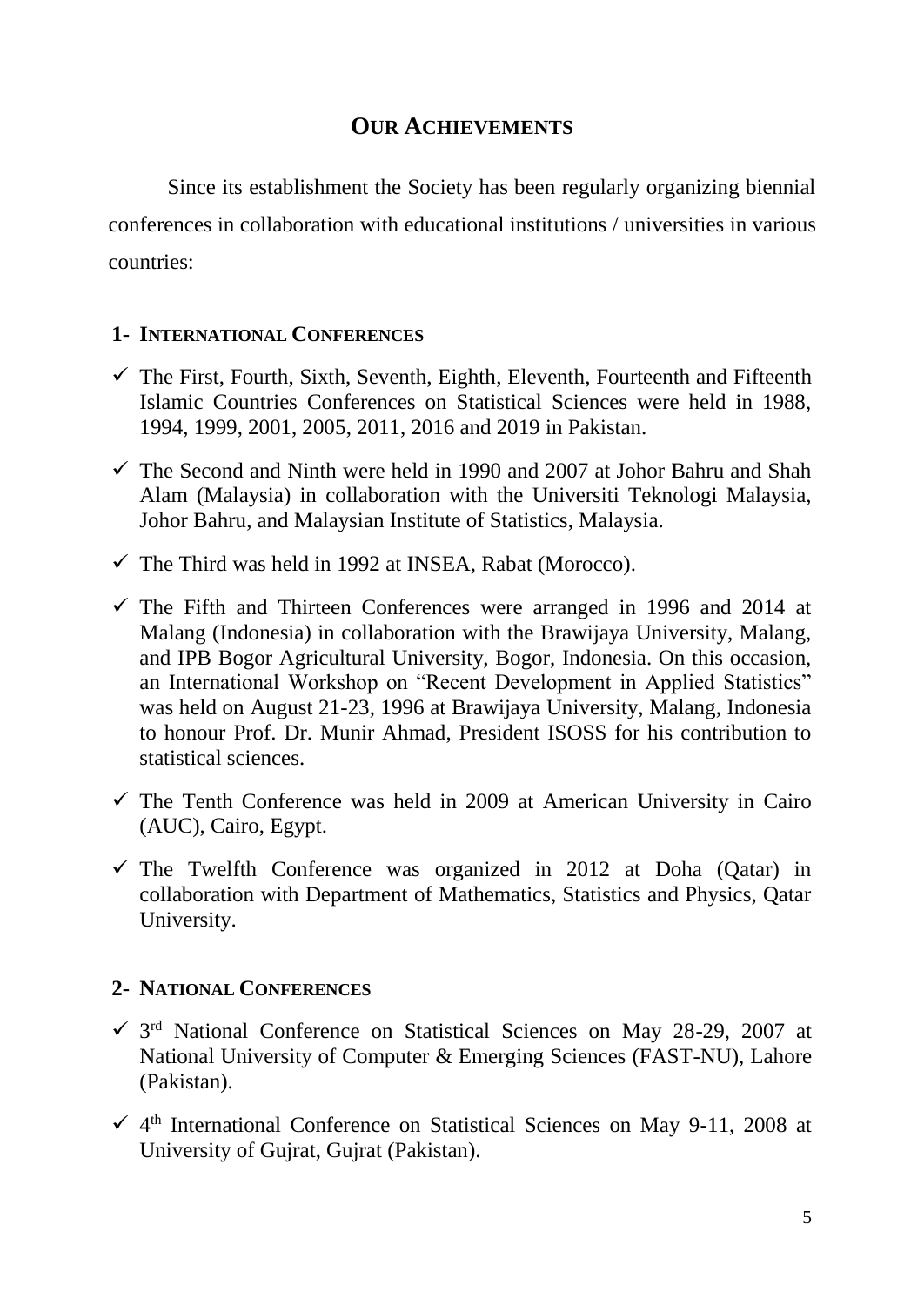- 5 th International Conference on Statistical Sciences on January 23-25, 2009 at National College of Business Administration and Economics, Lahore, (Pakistan).
- 6 th International Seminar on Recent Developments in Official Statistics on March 18-19, 2010 at Shah Abdul Latif University, Khairpur, Sindh (Pakistan).
- 7 th Two-day International Conference on World Statistics Day "Statistics for Society" on October 21-22, 2010 at Superior University, Lahore (Pakistan).
- $\checkmark$  8<sup>th</sup> International Conference on Recent Advances in Statistics "Statistics, Biostatistics and Econometrics" in honour of Prof. Dr. Shahjahan Khan on February 8-9, 2011 at National College of Business Administration and Economics, Lahore, (Pakistan).
- $\checkmark$  9<sup>th</sup> International Conference on Statistical Sciences (Official Statistics and its Impact on Good Governance and Economy of Pakistan)" on July 05-06, 2012 at National College of Business Administration and Economics, Lahore, (Pakistan).
- $\checkmark$  10<sup>th</sup> International Conference on Statistical Sciences: Role of Statistical Sciences in National Development and Good Governance on March 7-9, 2013 at Lahore Leads University, Lahore (Pakistan).
- $\checkmark$  11<sup>th</sup> International Conference on Statistical Sciences: Social Accountability, Global Economics and Human Resource Development with Special Reference to Pakistan on October 21-23, 2013 at Indus International Institute, Dera Ghazi Khan (Pakistan).
- $\checkmark$  12<sup>th</sup> International Conference on Statistical Sciences: Application of Statistics in Policy Development and Monitoring of Health, Finance Education, Information Technology and Economics on March 24-26, 2014 at Dow International Medical College, Dow University of Medical Sciences, Karachi (Pakistan).
- $\checkmark$  13<sup>th</sup> International Conference on Statistical Sciences: Statistics: Future Risks, Challenges and Developments on March 16-18, 2015 at Department of Statistics, Islamia College, Peshawar, (Pakistan).
- $\checkmark$  First International Conference on Managing the Future: Recent Innovations in Economics, Business, Information Technology & Social Sciences on December 19-20, 2015 at National College of Business Administration and Economics, Lahore (Pakistan).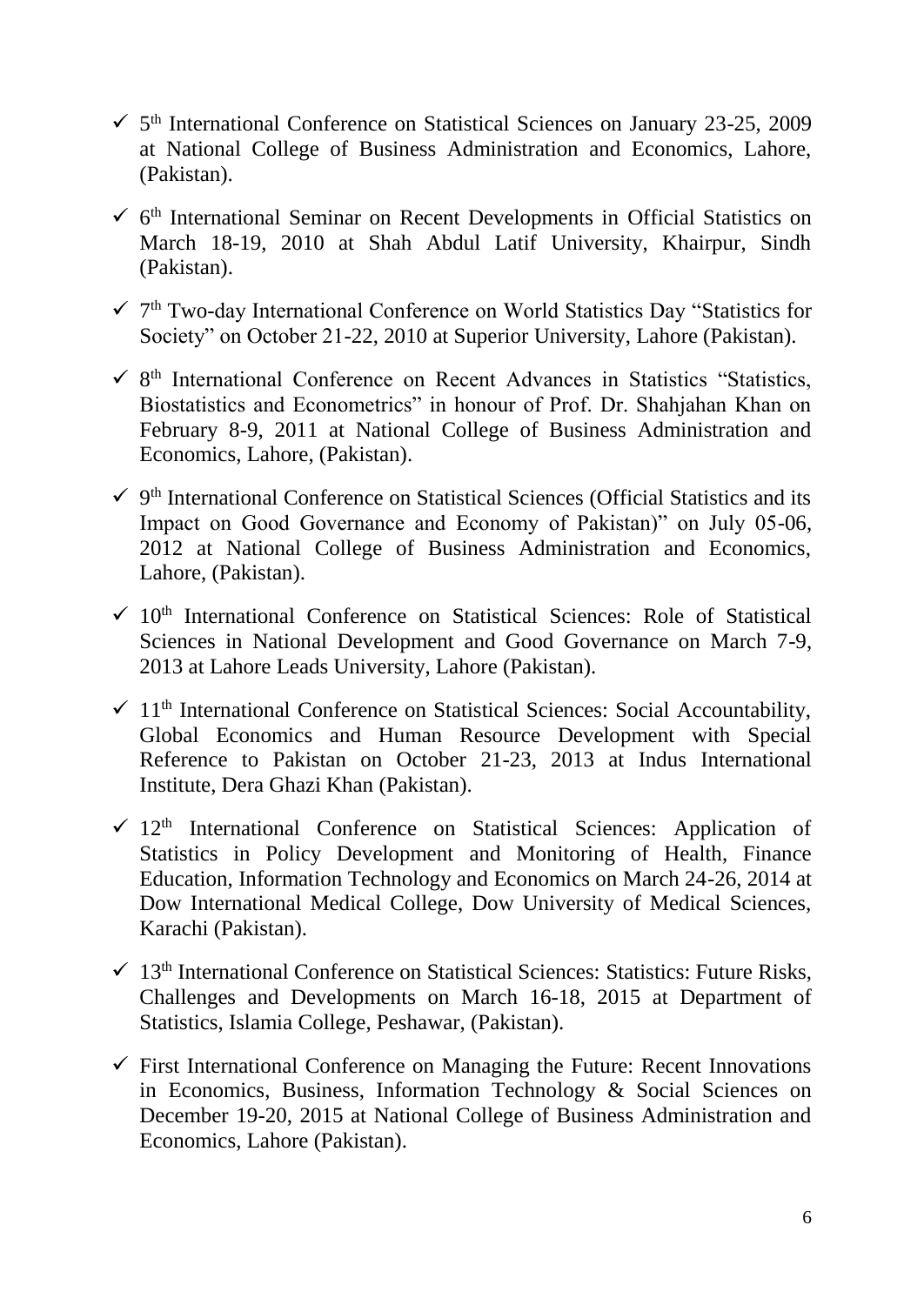- $\checkmark$  14<sup>th</sup> International Conference on Statistical Sciences: Statistics for Better Decision-Making and Development on March 14-16, 2016 at Jinnah Sindh Medical University, Karachi, (Pakistan).
- $\checkmark$  15<sup>th</sup> International Conference on Statistical Sciences: Advances in Statistics, Economic Growth, Challenges and Development on March 9-11, 2017 at Shah Abdul Latif University, Khairpur, Sindh (Pakistan).
- $\checkmark$  16<sup>th</sup> International Conference on Statistical Sciences: Advances in Statistics and Data Management: It's Role in National Growth and Socio-Economic Developments on March 5-8, 2018 at Department of Statistics, Islamia College, Peshawar, (Pakistan).
- $\checkmark$  17<sup>th</sup> International Conference on Statistical Sciences: Sustainable Development Goals (SDGs) and Data Gap Challenges on January 21-23, 2019 at National College of Business Administration and Economics, Lahore (Pakistan).
- $\checkmark$  18<sup>th</sup> International Conference on Statistical Sciences: Using Statistics for Sustainable Development Goals & Human Development on February 18-20, 2021 at Imperial College of Business Studies, Bahria Town, Lahore, (Pakistan).
- 19 th International Conference on Statistical Sciences on March 17-19, 2022 at Department of Mathematics and Statistics, University of Agriculture, Faisalabad (Pakistan). The Theme of the conference was "Application of Statistics for Making Decision with Precision in Agriculture, Industry and Economic Development".

The conferences attended by around 250-300 participants including about hundred and twenty five renowned international statistical scientists from twenty five countries. The proceedings of these conferences have been published regularly; containing reviewed, contributed and invited papers.

#### **3- NATIONAL AND INTERNATIONAL SEMINARS**

In addition to conferences, ISOSS had held four National and International Seminars and Workshops to discuss statistical applications to Economics and Population Censuses under Disturbed Conditions. These are:

 $\checkmark$  First National Seminar on Statistics for Development held on February 17-18, 1990 at Islamabad (Pakistan) in collaboration with the Quaid-i-Azam University, Islamabad (Pakistan).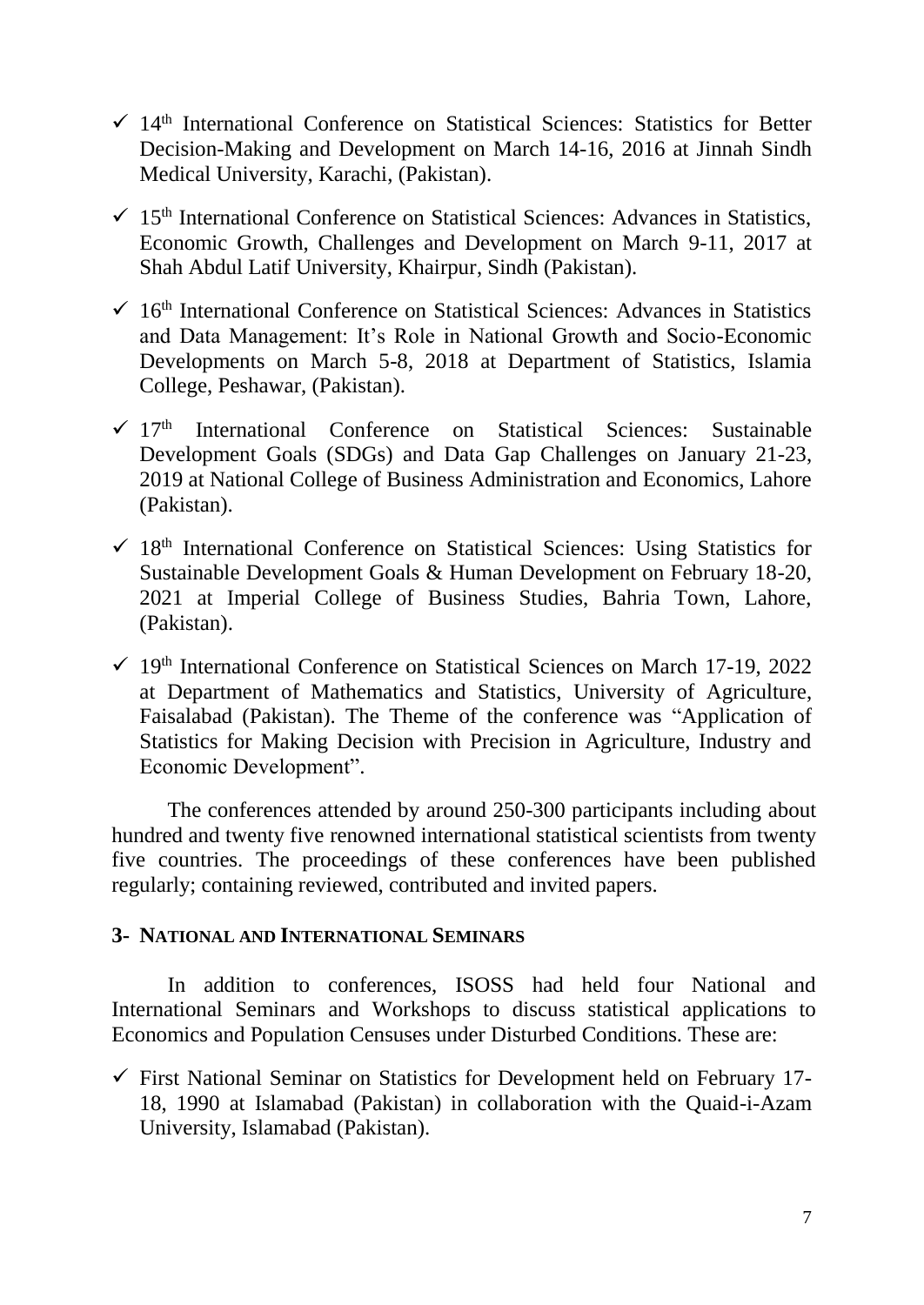- $\checkmark$  First Pre-1991 Population & Housing Censuses Workshop held on July 19-20, 1990 at Lahore (Pakistan).
- $\checkmark$  First International Research Seminar on Statistics for Islamic Economics held on August 29-31, 1994 at Lahore (Pakistan) in collaboration with the University of the Punjab, Lahore (Pakistan).
- $\checkmark$  Second International Research Seminar on Statistics for Islamic Economics held on October 31 to November 01, 1995 at Bahawalpur (Pakistan) in collaboration with the Islamia University, Bahawalpur.
- $\checkmark$  First International Research Seminar on Population Censuses under Disturbed Conditions held on November 01-02, 1995 at Bahawalpur (Pakistan) in collaboration with the Islamia University, Bahawalpur, (Pakistan).
- $\checkmark$  One-Day Seminar on "Taguchi Quality Control Methods for Industrial Design of Experiments" held on October 18, 2003 at Regional Office of Higher Education Commission, Lahore (Pakistan).
- $\checkmark$  2-Days Seminar on "Bio-Informatics, Information Technology and Biostatistics" held on December 27-28, 2003 at National College of Business Administration & Economics, Lahore (Pakistan).
- $\checkmark$  2-Days Short Course on Biostatistics: Statistical Techniques for Medical Research held on November 29-30, 2004 at National College of Business Administration & Economics, Lahore (Pakistan).
- $6$ -Days Research Workshop on Recent Developments in Statistical Sciences held on December 23-29, 2005 at F.C. College, Lahore (Pakistan).
- $\checkmark$  3-Days Second Workshop on Biostatistics: Statistical Techniques for Medical Research held on April 12-14, 2007 at National College of Business Administration & Economics, Lahore, (Pakistan).
- $\checkmark$  2-Day Post-Conference Workshop on "Recent Developments in Statistics" held on May 30-31, 2007 at Kinnaird College for Women, Lahore (Pakistan).
- $\checkmark$  One-Day Workshop on "Recent Advances in Data Analysis" held on June 21, 2008 at National University of Computer & Emerging Sciences (FAST-NU), Lahore (Pakistan).
- $\checkmark$  One-Day International Seminar on Twenty Years of ISOSS & Beyond and National Policy on Statistics held on August 17, 2009 at Lahore Chambers of Commerce & Industry, Lahore (Pakistan).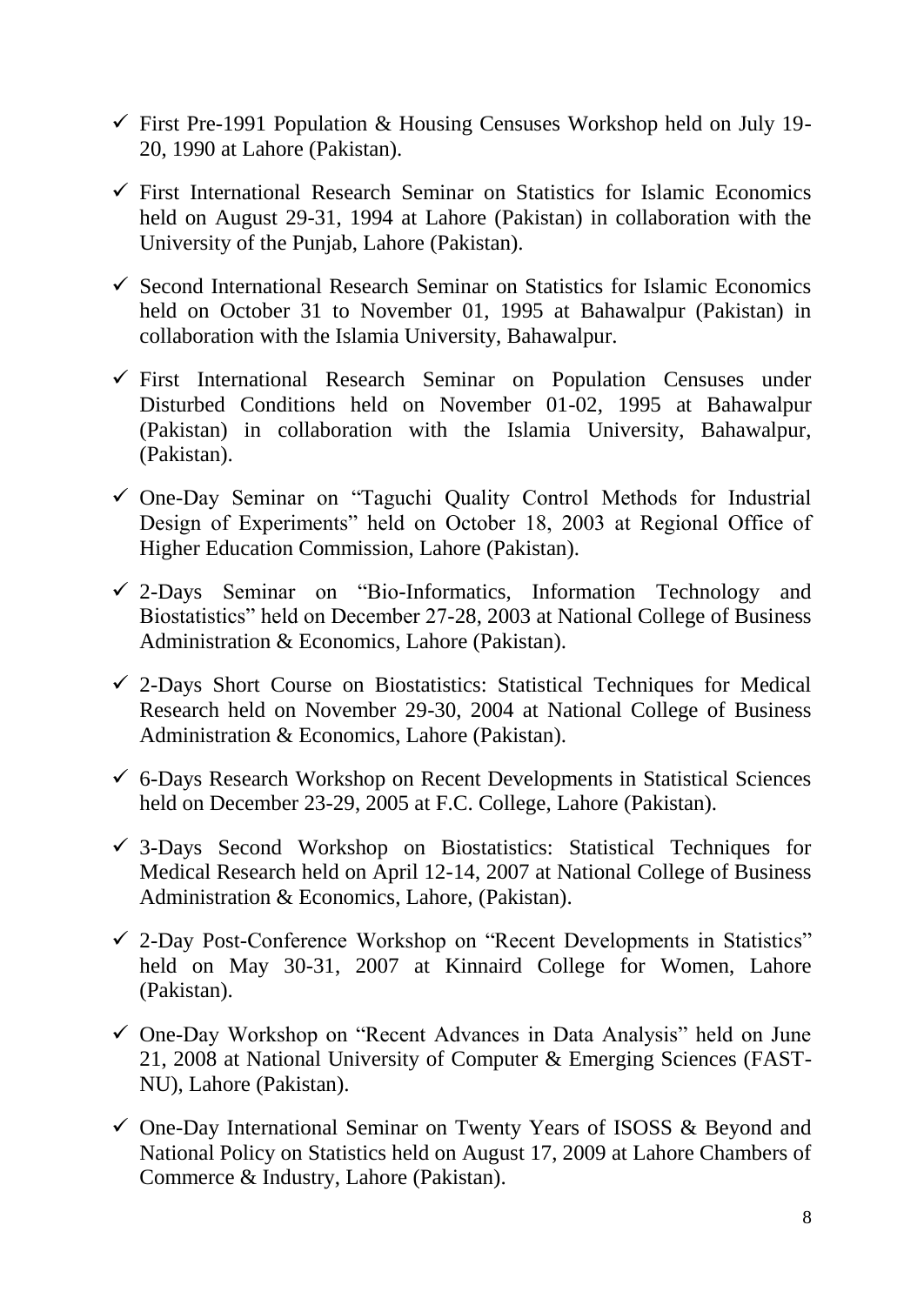- $\checkmark$  One-Day Post-Seminar Workshop on Recent Development in Statistics on March 20, 2010 at Shah Abdul Latif University, Khairpur, Sindh (Pakistan).
- $\checkmark$  Post-Conference Workshop on "Successfully Publication of Research Papers in International Journals" on December 23, 2011 at National College of Business Administration & Economics, Lahore (Pakistan).
- $\checkmark$  Post-Conference Workshop on "Big-Smog Data Analysis and Official Statistics" on March 19, 2015 at Islamia College, Peshawar (Pakistan).
- $\checkmark$  Talk on Teaching Statistical Inference Through a Freely Available Software by Dr. Saleha Naghmi Habibullh, Professor of Statistics, Kinnaird College for Women, Lahore on November 12, 2017 at ISOSS House, Lahore.
- $\checkmark$  Half-Day Memorial Seminar on the 50th Death Anniversary of Dr. M. Ziaud-Din Former Director, Institute of Statistics, University of the Punjab on 25th November, 2017, at ISOSS HOUSE, Sabzazar, Lahore.
- $\checkmark$  Course on Cathodic Protection, Advanced Surveying Techniques & Pipeline Integrity Management held on January 23-25, 2018 by Dr. M. Inam Khokhar (Corrosion Specialist) in collaboration with Institute of Quality Systems and Standards (IQSAS) and Corrosion Consulting & Training International (USA).
- $\checkmark$  One-day Workshop on Communication and Writing Skills by Dr. Mumtaz M. Khan, Principal, Government College of Commerce, Allama Iqbal Town, Lahore held on February 17, 2018 at ISOSS House, Lahore.
- $\checkmark$  Seminar on International Day of Women and Girls in Statistical Sciences held on February 18, 2018 at ISOSS House, Lahore.
- $\checkmark$  Half-day Workshop on Email Writing Skills on September 08, 2018 by Dr. Mumtaz M. Khan, Principal, Government College of Commerce, Allama Iqbal Town, Lahore at ISOSS House, Lahore.
- $\checkmark$  Course on Cathodic Protection, Advanced Surveying Techniques & Pipeline Integrity Management held on March 04-05, 2019 at National College of Business Administration and Economics, Lahore by Dr. M. Inam Khokhar (Corrosion Specialist) Corrosion Consulting & Training International (USA).
- $\checkmark$  Workshop on "Concepts, Methods, & Procedures of Mediation, Moderation, Mediated Moderation & Sequential Mediation Analysis Using Hayes' Process Macro" held on September 15, 2019 by Dr. Ghulam Abid, Assistant Professor, National College of Business Administration and Economics, Lahore.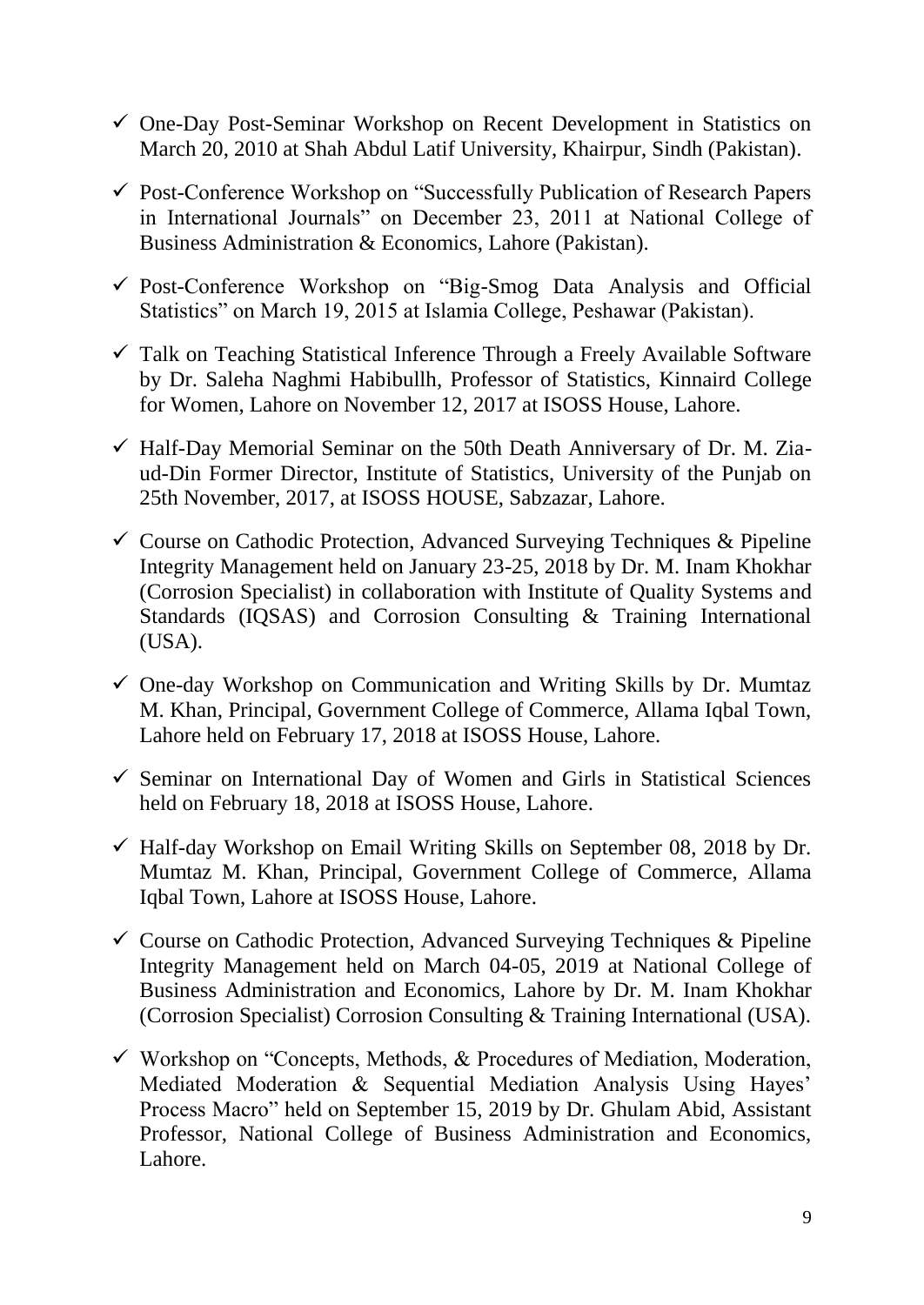- $\checkmark$  Lecture on "Real Statistics: An In-Depth Talk" held on Sunday, September 22, 2019 by Prof. Dr. Asad Zaman a renowned Economist, Social Scientist and the Ex-Vice-Chancellor of the Pakistan Institute of Development Economics, Islamabad.
- $\checkmark$  Two-Day Workshop on "Mathematica" held on September 28-29, 2019 by Dr. Azeem Ali, Assistant Professor, Department of Statistics and Computer Science, UVAS, Lahore, Pakistan.
- $\checkmark$  Workshop on "Concepts, Methods, & Procedures of Mediation, Moderation, Mediated Moderation & Sequential Mediation Analysis Using Hayes' Process Macro" held on November 22, 2019 by Dr. Ghulam Abid, Assistant Professor, National College of Business Administration and Economics, Lahore.
- Two-Day Workshop on "Advanced Structural Equation Modeling Concepts and Application" held on December 14-15, 2019 by Naila Alam, Assistant Professor, Kinnaird College for Women, Lahore, Pakistan.
- $\checkmark$  One day Online Training Workshop on Tidyverse ggplot2 for Elegant Data Visualization to be held on June 27, 2020.
- $\checkmark$  Online training workshop on Tidyverse dplyr for Efficient Data Manipulation held on July 18, 2020.
- $\checkmark$  Online training workshop on Tidyverse tidyr for Efficient Data Tidiness held on August 15, 2020.
- $\checkmark$  Online training workshop on Tidyverse Data Types (stringr, forcats, lubridate, hms) held on September 12, 2020.
- $\checkmark$  One day seminar on National Strategy for the Development of Statistics (NSDS 2020-30) held on 19.09.2020 by Dr. Amjad Javaid Sandhu, Deputy Director General, Pakistan Bureau of Statistics, Government of Pakistan, Islamabad, Pakistan
- $\checkmark$  Online training workshop on Tidyverse modelr (For efficient data modeling) held on October 03, 2020.
- $\checkmark$  Online Seminar on Celebration of World Statistics Day 2020 held on October 18, 2020. Invited Talks by the World-Renowned Practitioners in the field of Statistics followed by Panel Discussion on Future Directions for Statisticians of Developed & Developing Countries:
	- 1. Dr. Muhammad Hanif, Pakistan.
	- 2. Ch. Sajid Rasul, Pakistan.
	- 3. Prof. Joachim Engel, Germany.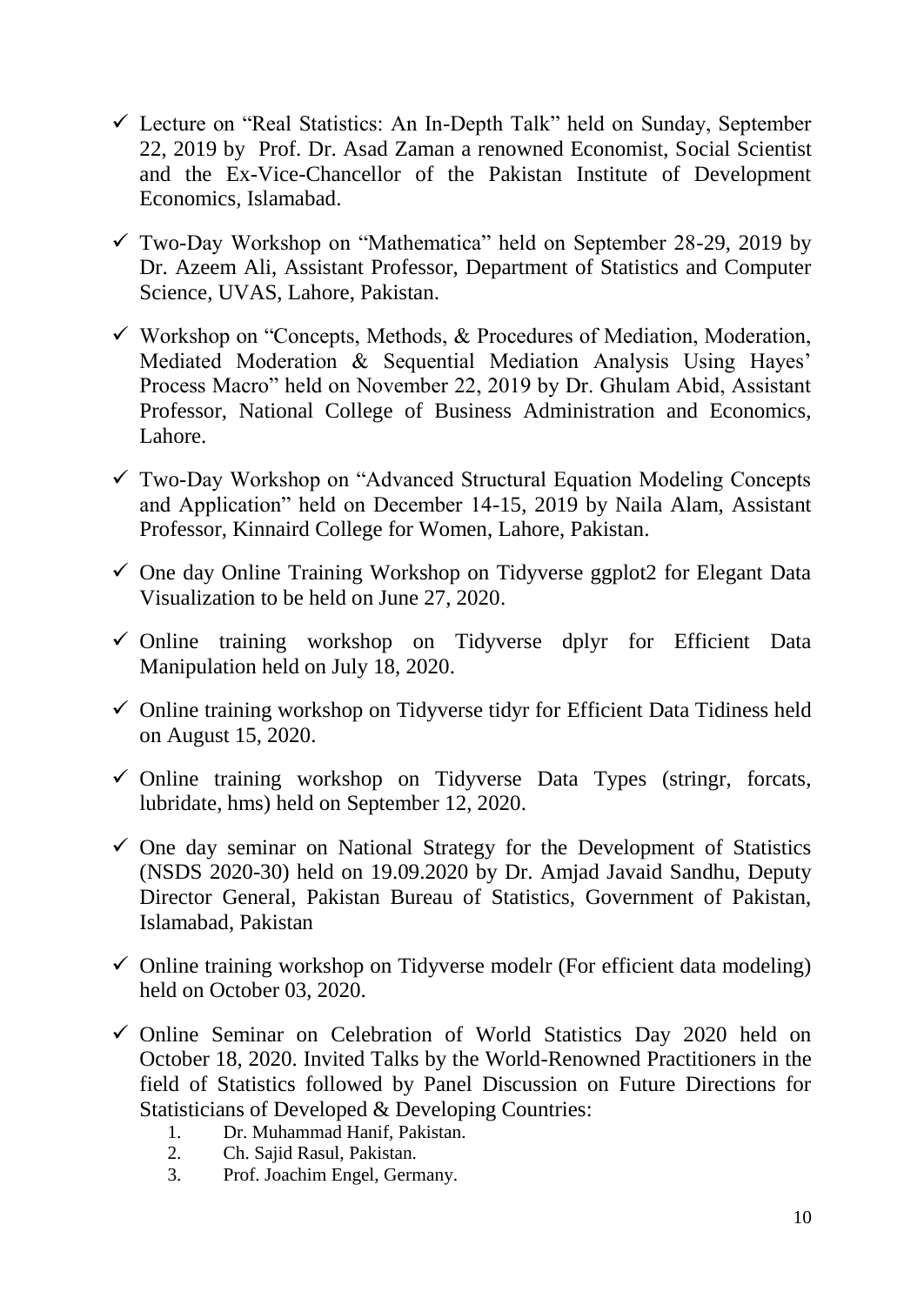- 4. Prof. Andrej Blejec, Slovenia.
- 5. Prof. Ayse Bilgin, Australia.
- 6. Prof. Ali S. Hadi, Egypt.
- 7. Prof. Reija Helenius, Finland.
- 8. Prof. Edith Seier, United States.
- 9. Prof. Delia North, South African.
- 10. Prof. Atilla Goktas, Turkey.
- 11. Dr. Daniel Frischemeier, Germany.
- $\checkmark$  Online Workshop on Machine Learning by Dr. Reza Arabi Belaghi and Dr. Ali Reza Safarian from Iran held on November 15, 2020.
- $\checkmark$  Online Workshop on Machine Learning (Part-II of IV) by Dr. Reza Arabi Belaghi and Dr. Ali Reza Safarian from Iran and Key Note Speech by Dr. Ayse Bilgin, (President Elect, International Association of Statistical Education (IASE), Macquaire University, Australia on "Machine Learning Application for Health Problems" held on December 13, 2020.
- $\checkmark$  Online Workshop on Machine Learning (Part-III of IV) by Dr. Reza Arabi Belaghi and Dr. Ali Reza Safarian from Iran and Key Note Speech by Dr. Ayse Bilgin, (President Elect, International Association of Statistical Education (IASE), Macquaire University, Australia on "Machine Learning Application for Health Problems" held on January 10, 2021.
- $\checkmark$  Online Workshop on Machine Learning (Part-IV of IV) by Dr. Reza Arabi Belaghi and Dr. Ali Reza Safarian from Iran and Key Note Speech by Dr. Marina Meila, Professor, Department of Statistics, University of Washington, USA on "Classic and Modern Data Clustering" held on February 07, 2021.
- Post-Conference Workshop on "*Python*" on February 21, 2021 at Imperial College of Business Studies, Bahria Town, Lahore, (Pakistan).

#### **i) COLLABORATION WITH GOVERNMENT OF PAKISTAN**

The Society has arranged a number of national and international events with the collaboration of the Government of Pakistan.

 $\checkmark$  Fourth Meeting of Heads of National Statistical Organizations of OIC Member-States (SH-4) in collaboration with Government of Pakistan, Statistics Division and Statistical, Economic & Social Research and Training Centre of Islamic Countries (SESRTCIC), Ankara Centre, Ankara, Turkey on February 11-13, 2004 at Ambassador Hotel, Lahore.

#### **ii) LECTURES BY EMINENT STATISTICIANS**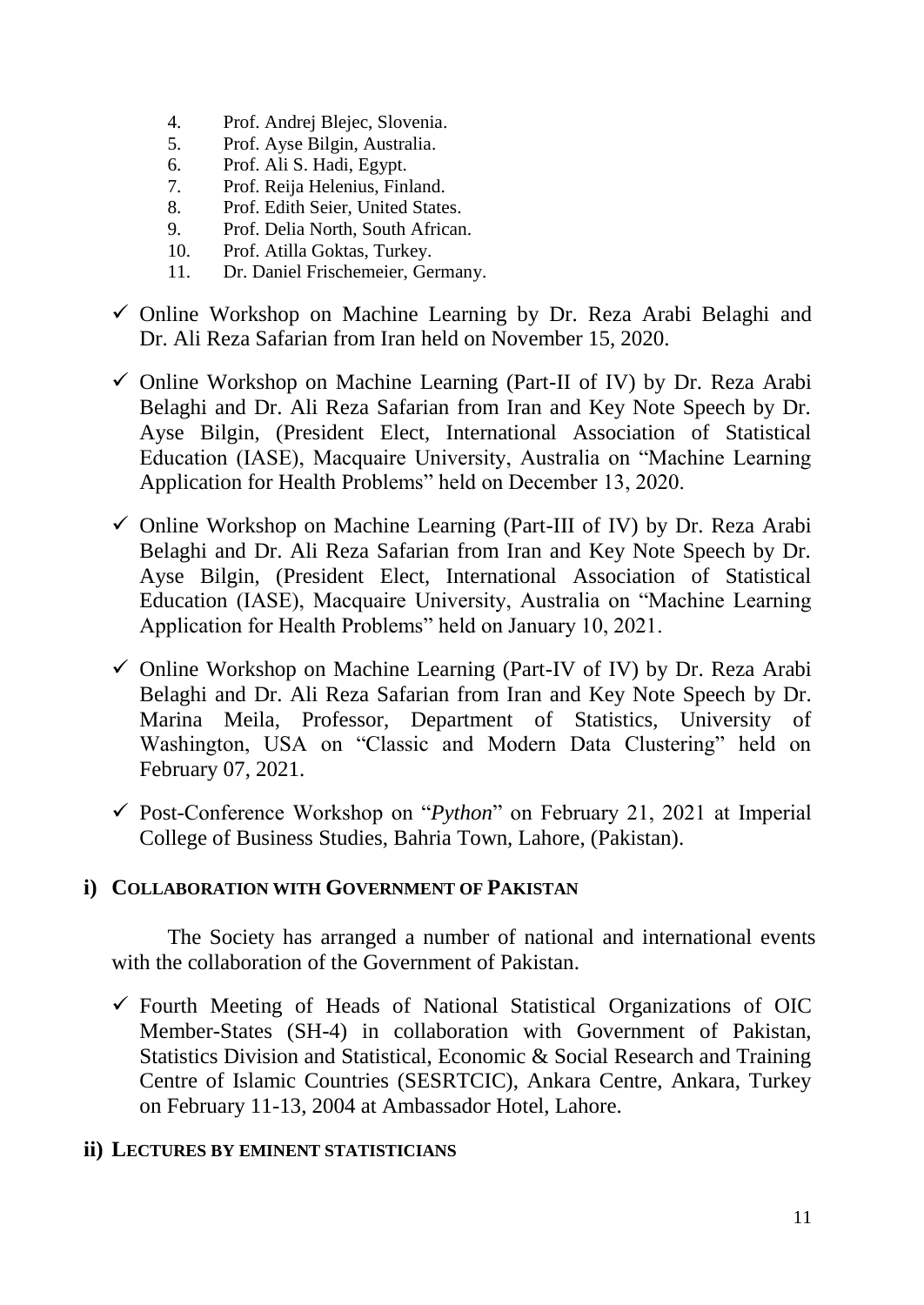- $\checkmark$  The Society also arranges lectures by eminent statisticians, statistical experts, professionals and academics visiting ISOSS Headquarters at Lahore to facilitate the exchange of new ideas and recent research findings.
- $\checkmark$  The ISOSS Bulletin is published quarterly to disseminate salient features of ISOSS activities and news about statisticians and their accomplishments.

#### **iii)BOOKS, PROJECTS AND SURVEYS**

The Society has the pleasure in enlisting its accomplishments which have been completed/in progress upto the end of 2000:

| S#               | <b>PROJECTS</b>                                                                                                                                                                                                              | <b>STATUS</b> |  |
|------------------|------------------------------------------------------------------------------------------------------------------------------------------------------------------------------------------------------------------------------|---------------|--|
| 1.               | <b>Islamic Countries: A Statistical Profile 1988</b>                                                                                                                                                                         | Completed     |  |
| $\overline{2}$ . | Lahore Mosque Survey - 1990.                                                                                                                                                                                                 | Completed     |  |
| 3.               | Unemployed M.Sc. Statistics Survey, 1990                                                                                                                                                                                     | Completed     |  |
| 4.               | Mosques, Madrassas & Imams Survey in Lahore                                                                                                                                                                                  | Completed     |  |
| $\overline{5}$ . | All-Pakistan Statisticians Convention, September 23, 1991                                                                                                                                                                    | Completed     |  |
| 6.               | Establishment of Institute of Quality Systems and Standards                                                                                                                                                                  | Completed     |  |
|                  | Courses on ISO 9000 Quality Systems & Internal Audit<br>i.<br>Consultancy Services in ISO-9000 Quality System<br>ii.                                                                                                         |               |  |
|                  | iii. Arranging Employment for Unemployed M.Sc. (Statistics) in<br>Private Sector (ISO 9000 Quality Systems Implementation)                                                                                                   | Completed     |  |
| 7.               | Published Book on "Strategic Issues of Population of Islamic<br>Countries" by Munir Ahmad, Akhlaq Ahmad and M. Hanif                                                                                                         | Completed     |  |
| 8.               | Published Book on "Biostatistics for Health Students with Manual on<br>Software Applications" by M. Hanif, Munir Ahmad and Aftab M.<br>Ahmad                                                                                 | Completed     |  |
| 9.               | Published Book on "Knowledge Management" by Munir Ahmad and<br>Suleman Aziz Lodhi                                                                                                                                            | Completed     |  |
| 10.              | Published Book on "Poverty Reduction: Policies and Global<br>Integration" by Munir Ahmad and Suleman Aziz Lodhi                                                                                                              | Completed     |  |
| 11.              | Published Book on "Ranked Set Sampling" by Munir Ahmad,<br>Muhammad Hanif and Hassen A. Muttlak                                                                                                                              | Completed     |  |
| 12.              | Published Book on "Introduction to Statistics" by Dr. Munir Ahmad                                                                                                                                                            | Completed     |  |
| 13.              | Published Book on "Prof. Dr. M. Zia-ud-Din's Contribution to<br>Mathematical Statistics" by Dr. Munir Ahmad, Dr. Muhammad Hanif,<br>Dr. Mahmood Khalid Qamar, Dr. Alia Ahmed, Prof. Muhammad<br>Aslam and Dr. Syed Azeem Ali | Completed     |  |
| 14.              | Published Book on "Contribution to Biostatistics" by Dr. Nazeer Khan,<br>Professor of Biostatistics, (100 Selected Articles from 1995 to 2020)                                                                               | Completed     |  |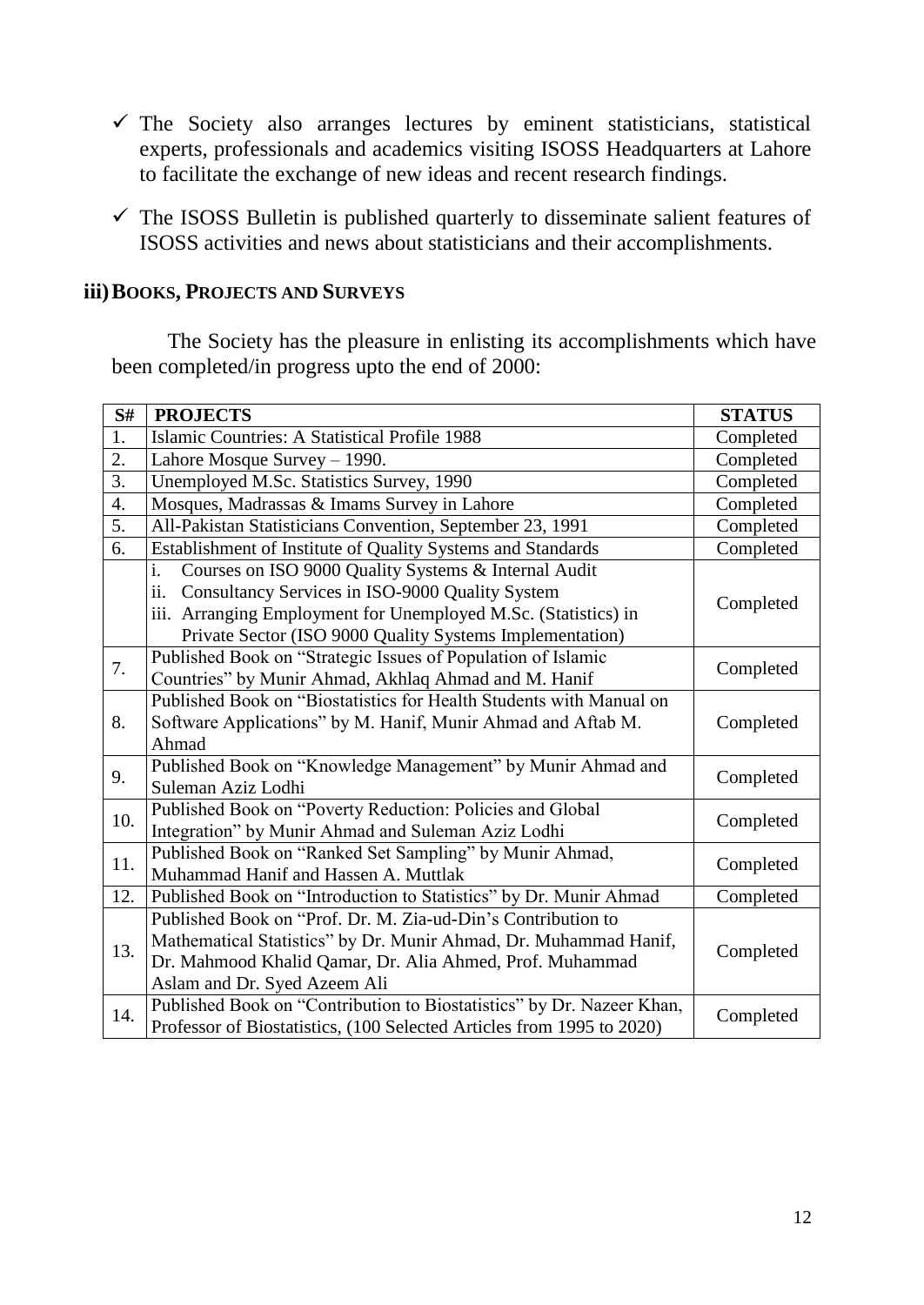|     | <b>Short Courses:</b>                                                 |            |  |
|-----|-----------------------------------------------------------------------|------------|--|
| 15. | <b>Recent Advances in Statistical Sciences</b>                        |            |  |
|     | <b>Research Methods for Social and Business Sector</b><br>$\bullet$   | Continuous |  |
|     | <b>Bio-Statistics for Professional Medical Practitioners</b>          |            |  |
|     | Recent Advances in Data Analysis<br>$\bullet$                         | Process    |  |
|     | Solid Waste Management                                                |            |  |
|     | Population and Environmental Hazard: Estimation of Poverty in         |            |  |
|     | Pakistan                                                              |            |  |
| 16. | Project on "Citizen Report Card Study 2010-11 on Federal Tax          |            |  |
|     | Ombudsman" submitted to Transparency International Pakistan,          | Completed  |  |
|     | Karachi.                                                              |            |  |
| 17. | Project on "National Integrity System (NIS) Assessment" submitted to  | Completed  |  |
|     | Transparency International Pakistan, Karachi.                         |            |  |
| 18. | Survey on Estate Management System in Lahore (Construction            | Completed  |  |
|     | Management)                                                           |            |  |
| 19. | Survey on Census of Small establishments in Sabzazar Scheme: A Pilot  | Completed  |  |
|     | Study                                                                 |            |  |
| 20. | Opinion Survey of ISOSS Members on ISOSS Activities<br>Completed      |            |  |
| 21. | Survey on Student's Opinion on NCBA&E Teaching System and its         | Completed  |  |
|     | Infrastructure                                                        |            |  |
| 22. | Consultancy Project for Installation of ISO 9000-2008 Model in Punjab | Continued  |  |
|     | Board of Technical Education, Lahore                                  |            |  |
| 23. | Guidance to M.Phil. / Ph.D.                                           | Continuous |  |
|     |                                                                       | Process    |  |

#### **iv) PAKISTAN JOURNAL OF STATISTICS (PJS).**

#### *"Statisticians are the Information Scientists of the 21st Century"*

Pakistan Journal of Statistics (PJS) is being published regularly since 1985. Each volume contains four issues. Each paper accepted for publication is refereed by at least three international experts. If two referees recommended for the publication of the paper, the Journal Editorial Board accepts the paper with the condition that the author accommodates the points raised by the third referee.

The Journal is internationally accepted by many universities in Europe, North America, Australia, Japan etc. and is being abstracted and reviewed by many international abstracting agencies. The Journal is ranked as one of core journals in Statistics for the "Current Index to Statistics" of American Statistical Association, USA and ranked 14th in the list of 156 international journals.

ISI-JCR impact factor of PJS is 0.156 (2010), 0.286 (2011), 0.252 (2012), 0.336 (2013) and 0.140 (2014).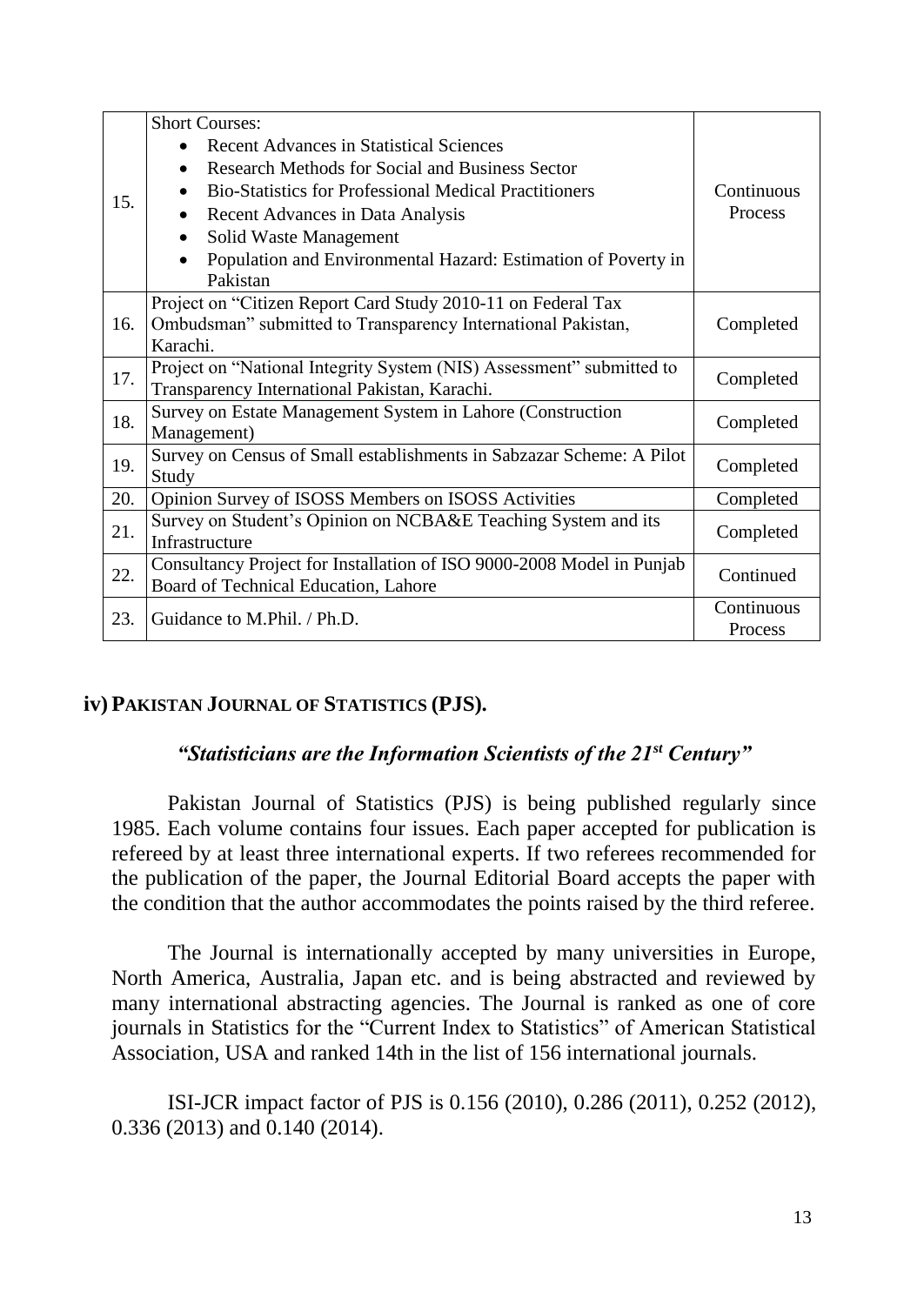The PJS has been graded "B" by FIDES Journal Rating 2002 among 2000 journals in all disciplines. It can be viewed at Page 25 at the following website: [http://bear.warrington.ufl.edu/centers/MKS/marketing%20science/Aplus\\_journa](http://bear.warrington.ufl.edu/centers/MKS/marketing%20science/Aplus_journal_ranking.pdf) [l\\_ranking.pdf](http://bear.warrington.ufl.edu/centers/MKS/marketing%20science/Aplus_journal_ranking.pdf)

The PJS has also awarded Y-Category by Higher Education Commission, Government of Pakistan. It can be viewed at: [https://hjrs.hec.gov.pk/index.php?r=site%2Fresult&id=483420#journal\\_result](https://hjrs.hec.gov.pk/index.php?r=site%2Fresult&id=483420#journal_result)

#### **v) INSTITUTE OF QUALITY SYSTEMS & STANDARDS (IQSAS)**

The ISOSS within the framework of its objectives and activities, established in 1994 an Institute of Quality Systems and Standards (IQSAS) to assist industries, businesses and services to institute quality culture in industries and to obtain ISO 9000, ISO 14000, ISO 46000 certification and CE Marking from international certifying bodies. IQSAS also help in clients to develop quality culture by employing modern concepts of continuous process improvement and total quality Management.

IQSAS prepares the manufacturing establishments in maintaining quality management system(s) to produce top quality products. The Institute has, in a short span of time since its establishment, achieved ISO-9002 Certification for a number of companies. IQSAS has a panel of experts who can assist the companies to bridge the gap between their existing system and international standards and to install a quality system in the minimum possible time. IQSAS provides on-site training to management and factory workers and prepares the company for certification.

#### **vi) JOURNAL OF APPLIED PROBABILITY & STATISTICS (JAPS).**

Journal of Applied Probability & Statistics (JAPS) is being published regularly since 2006. Each volume contains three issues. JAPS is dedicated to publishing high quality original research articles in broader areas of applied probability as well as diverse statistical methods and techniques covering both theory and applications. Intended as a forum for those engaged in analytic as well as experimental research, the journal accepts papers through peer review by professional colleagues in the relevant fields.

The *JAPS* is reviewed and indexed in the Mathematical Reviews, MathSciNet, and Zentralblatt fur Mathematik databases, and is registered in the USA and published by ISOSS Publications.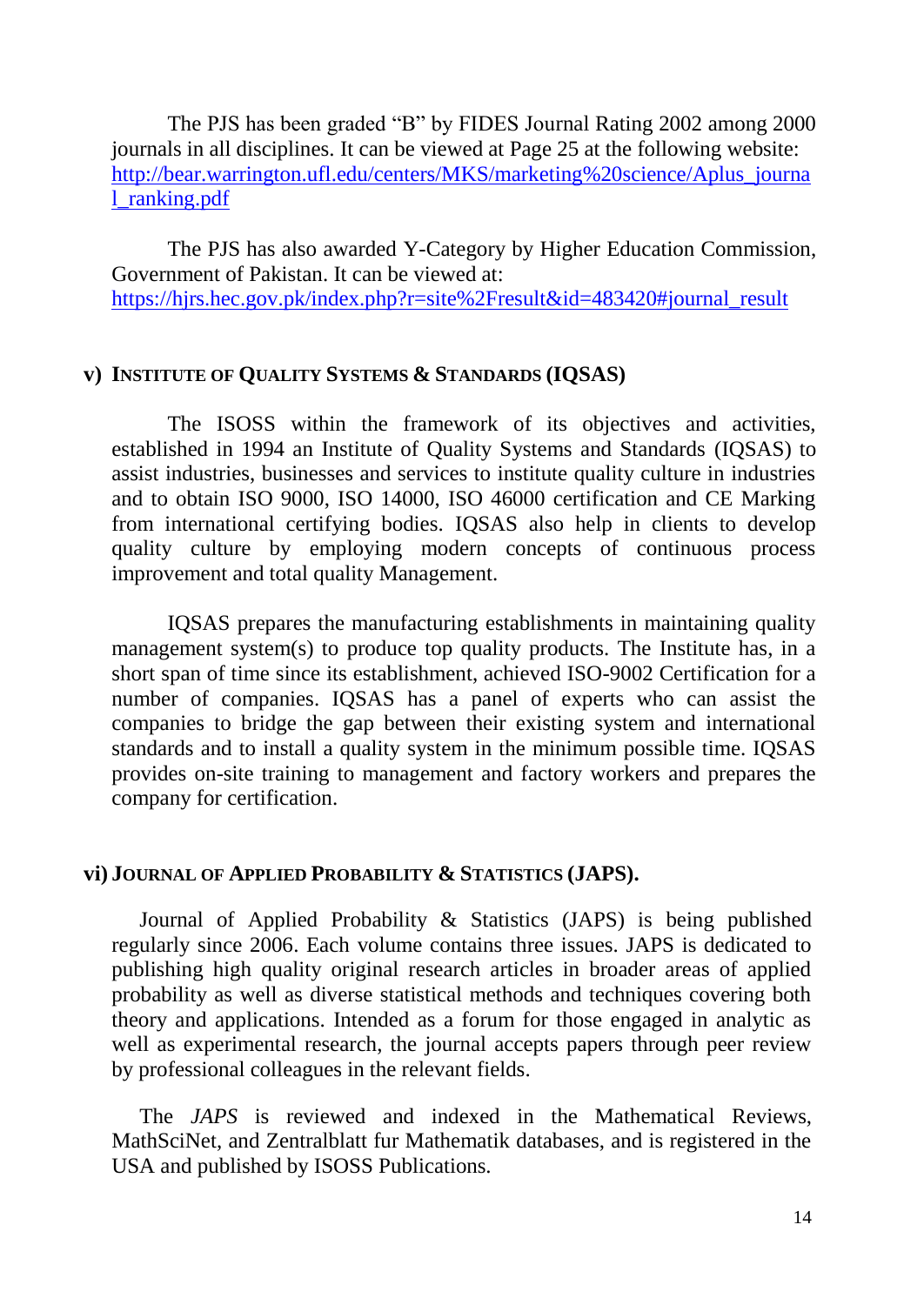#### **vii) JOURNAL OF ISLAMIC COUNTRIES SOCIETY OF STATISTICAL SCIENCES (J-ISOSS)**

Journal of Islamic Countries Society of Statistical Sciences (J-ISOSS) is being published regularly since 2015. The aim of this journal is to disseminate knowledge and to promote intellectual discussions, research analyses, and pragmatic studies including critiques on topics relevant to wider area of social sciences. J-ISOSS is a high-quality and a multidisciplinary journal devoted to fields of Accounting and Finance, Management, Strategic Management and Human Resource Management, Organizational Behavior, Marketing and International Trade, Entrepreneurship and Innovation, Business Economics, Corporate Governance, Corporate Sustainability, Enterprise Risk Management, Enterprise Resource Planning, Islamic Finance, Knowledge Management and Intellectual Capital, Business Strategy, Business Model Innovation, Performance Management, leadership, Corporate Disclosures, Behavioral Finance, business and public administration and many other areas of physical and social sciences.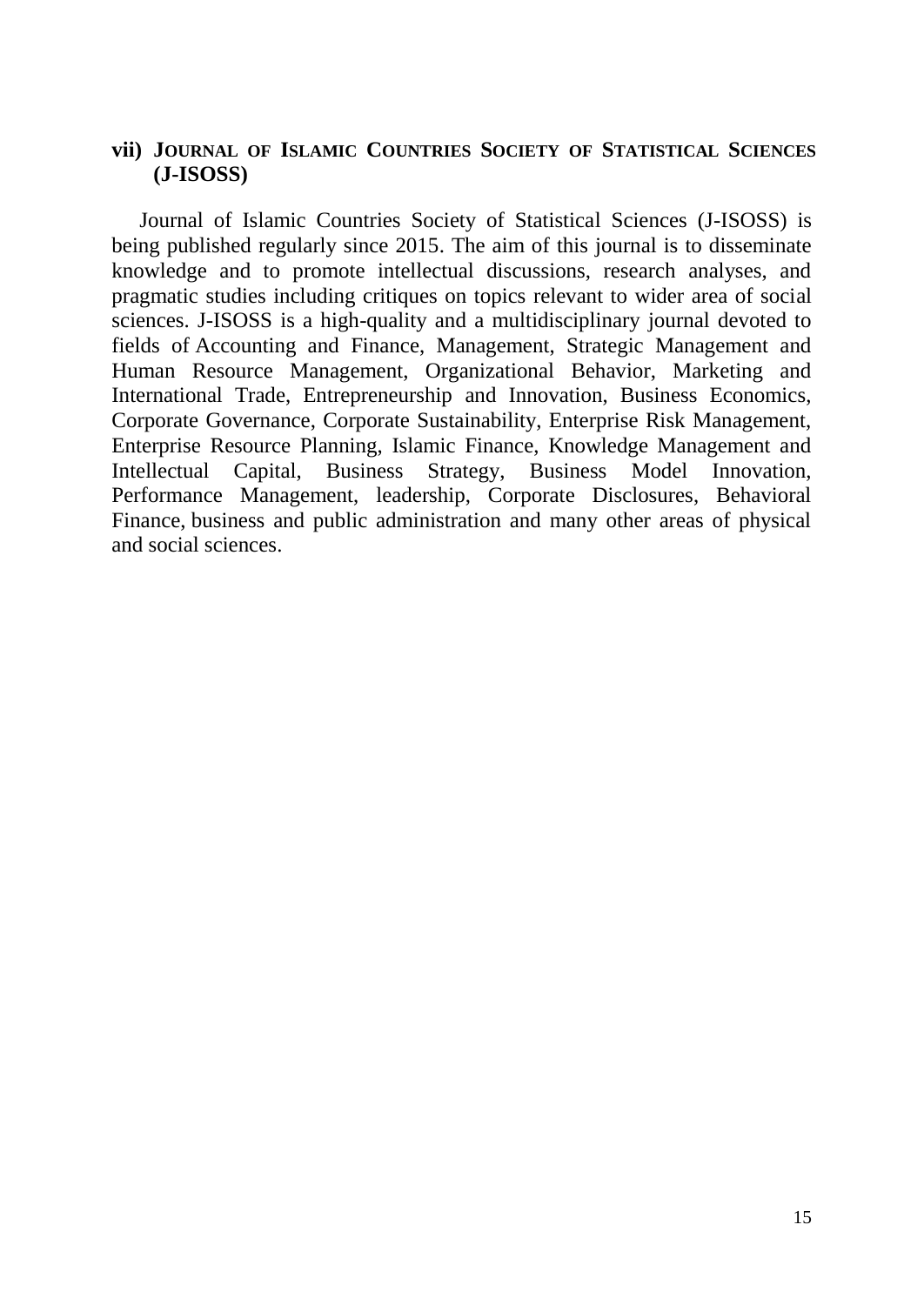#### **FUTURE PROJECTS**

#### **1- SOCIAL SURVEY RESEARCH CENTRE:**

The ISOSS intends to establish Survey Research Centre to provides quality surveys data to researchers, students and teachers. The Centre will serve them in creation and innovative research and production of quality data. It shall inculcate professionalism and research ethics and maintain academic standards. The Centre may undertake steps for improvement in research by holding national and international seminars, conferences and symposia and offer various short-courses in survey sampling. It would help in creating new methodologies in data collection, survey designs, questionnaire development, data analysis, data management, data mining, statistical neural network and expert system. The success of the Centre will be in coordination of joint projects of the faculty and students across the country. Links with other universities and government agencies and R&D departments in the private sector will be made.

#### **2- INSTITUTE OF POPULATION STUDIES**

Institute of Population Studies (IPS) has been established to conduct research on:

- data collection techniques,
- methodologies for data analysis,
- training procedures,
- reproductive health care,
- gender-disaggregated data to draw accurate and
- precise picture of women's role in national economic development.

The ISOSS with the assistance of other agencies in Pakistan needs to support training programs in Statistics, demography and population and development studies.